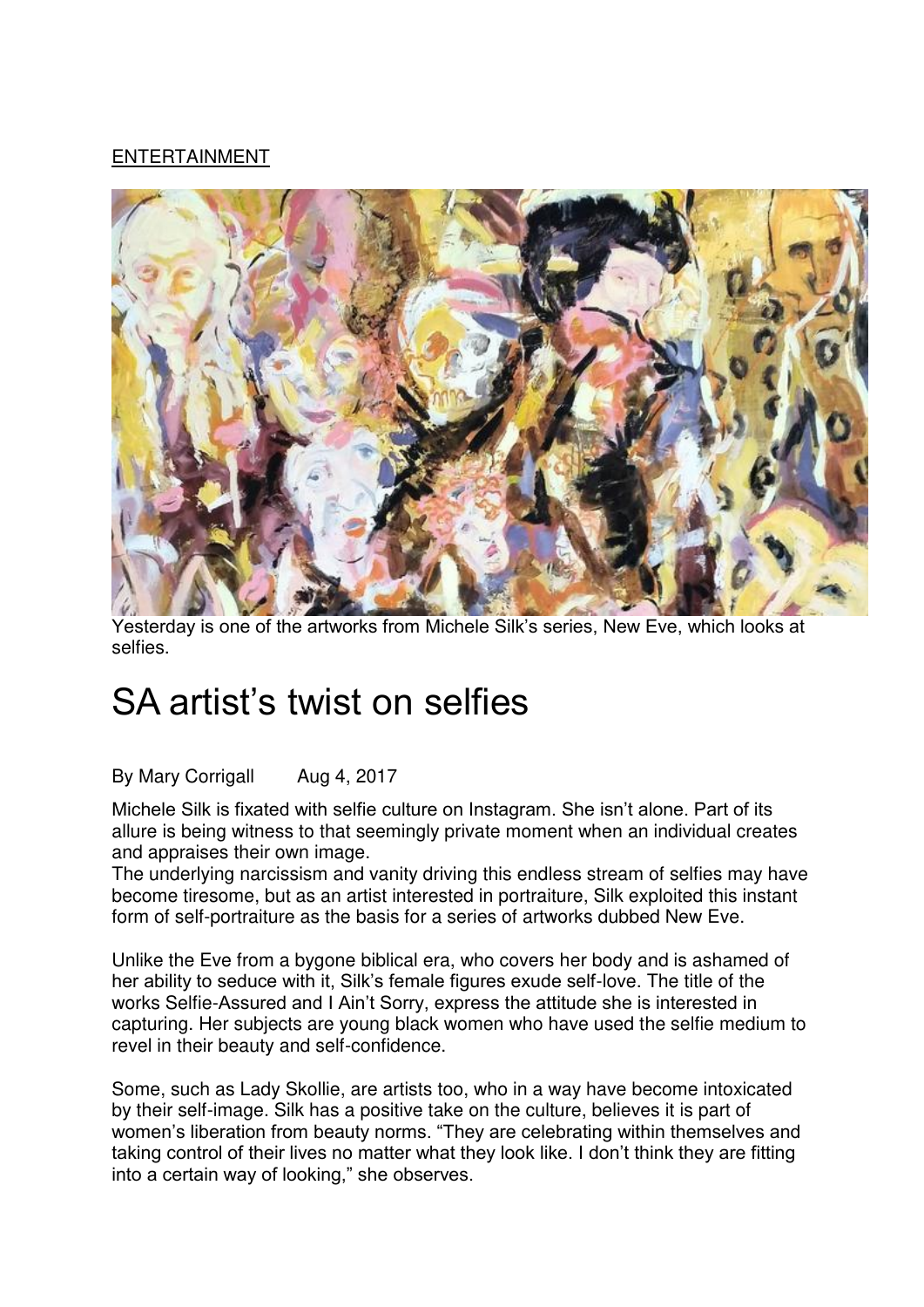Her race, age and background has in some ways been at odds with her subjectmatter and has attracted criticism on social media. Perhaps the young women that inspire her are annoyed that someone else is "rewriting" images they have so carefully crafted and claimed ownership of. Silk doesn't rework the photographic material - she uses them as references for paintings.



**Changing Faces, a work from Michele Silk's series, New Eve. Picture: Supplied**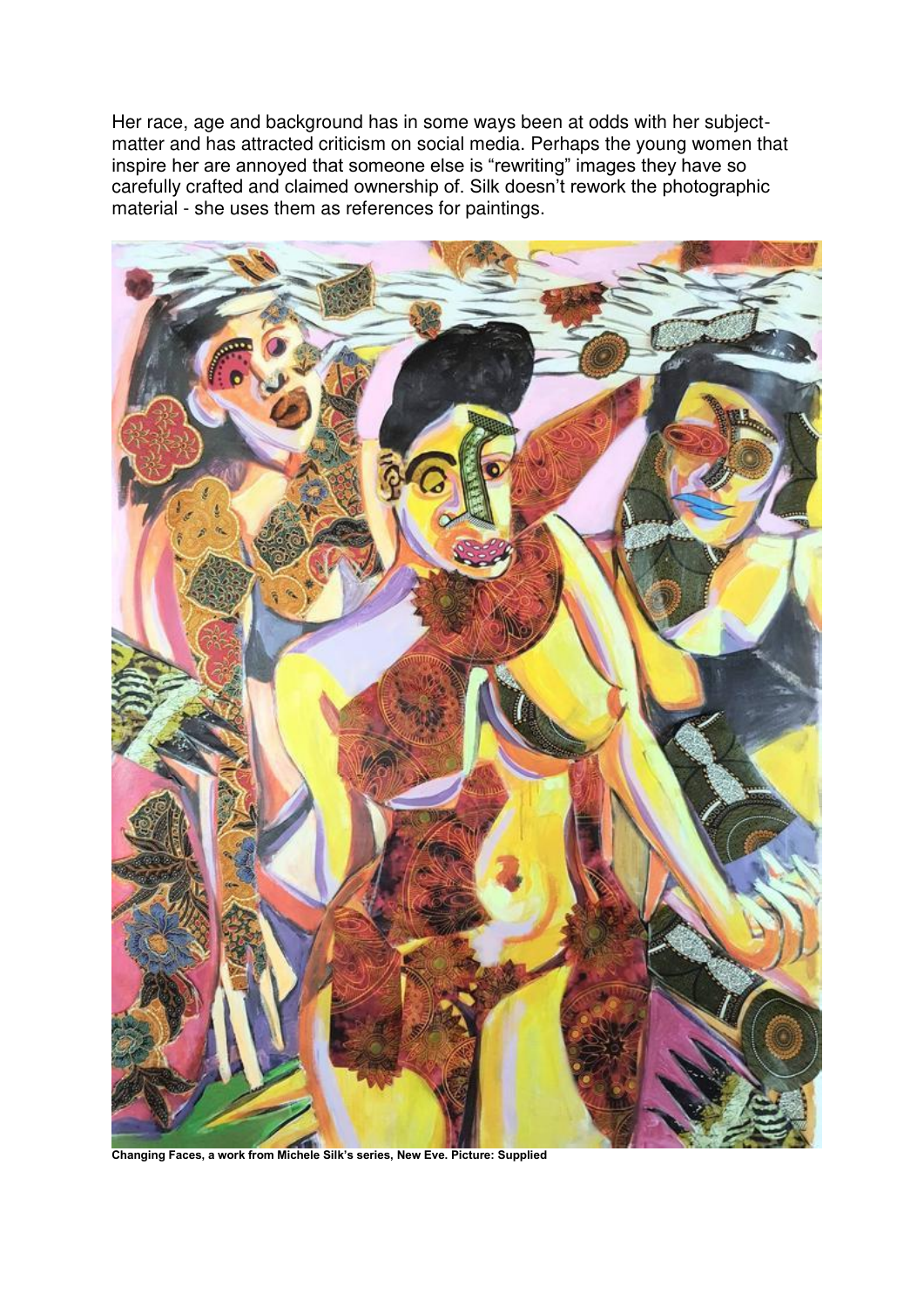She collages African printed fabrics into her illustrative-like paintings and fuses them with influences from the Western-art canon, drawing from the likes of Gauguin to Picasso.

The art of the Durban-based Andrew Vester also comes to mind, when you consider the heavily patterned bodies that dominate Silk's recent work. Picasso's famous Les Demoiselles D'Avignon is evoked via the work, Changing Faces, which presents three female figures with angular, cubist-style faces, which are partially abstracted via printed fabric collaged pieces.

"I wanted to focus on women but wanted to put it in an African context. For me, the most obvious and great way to do it would be by using fabrics because fabrics are such a reflection of a culture and I love African fabrics, it is a wonderful way to express the content of a culture."

Growing up in Zimbabwe meant she had limited access to a proper, formal art education and viewing contemporary or even historical art. "There was no exposure to contemporary art. We bought books about art theory and we learnt what we could but I think I would have progressed a lot faster with (more) exposure (to art)."

A correspondence course in art through Unisa broke her isolation. Leaving Zimbabwe and resettling in South Africa in the mid-1990s didn't exactly deliver her into the bosom of the local art world. In KwaZulu-Natal she found herself adrift from art centres in Joburg and Cape Town and raising four children meant she had to put her artistic ambitions on the back burner. It is easy to conclude these events compelled her interest in the selfies of young confident black women, who are seemingly in control of their lives and bodies.

When she picked up painting and studying art again she produced portraits of overlooked people. Her last exhibition at the Art Eye gallery in Joburg, Shadows in Time, featured pensioners. She hadn't paid much attention to this demographic until her mother became frail, moved into a cottage on her property and opened her eyes to the ways into which this population move invisibly through our society.

For a while she painted portraits of the cashiers at her local Spar, who caught her eye before she started to take an interest in pensioners who roamed the shop on Tuesdays - pensioner's days.

Yesterday is one of the artworks from Michele Silk's series, New Eve, which looks at selfies.

"I would just walk around and sneakily take these photographs. I got some amazing photos of old people because I felt connected. I felt such empathy for them, as if I was on a journey with them," she says.

As with her rendering of young selfie-addicts, her focus was on a "celebration of their existence". The Swing after Fragonard presents a frail, knobbly person in a swing. In other words: an old person refusing to let go of their carefree youth.